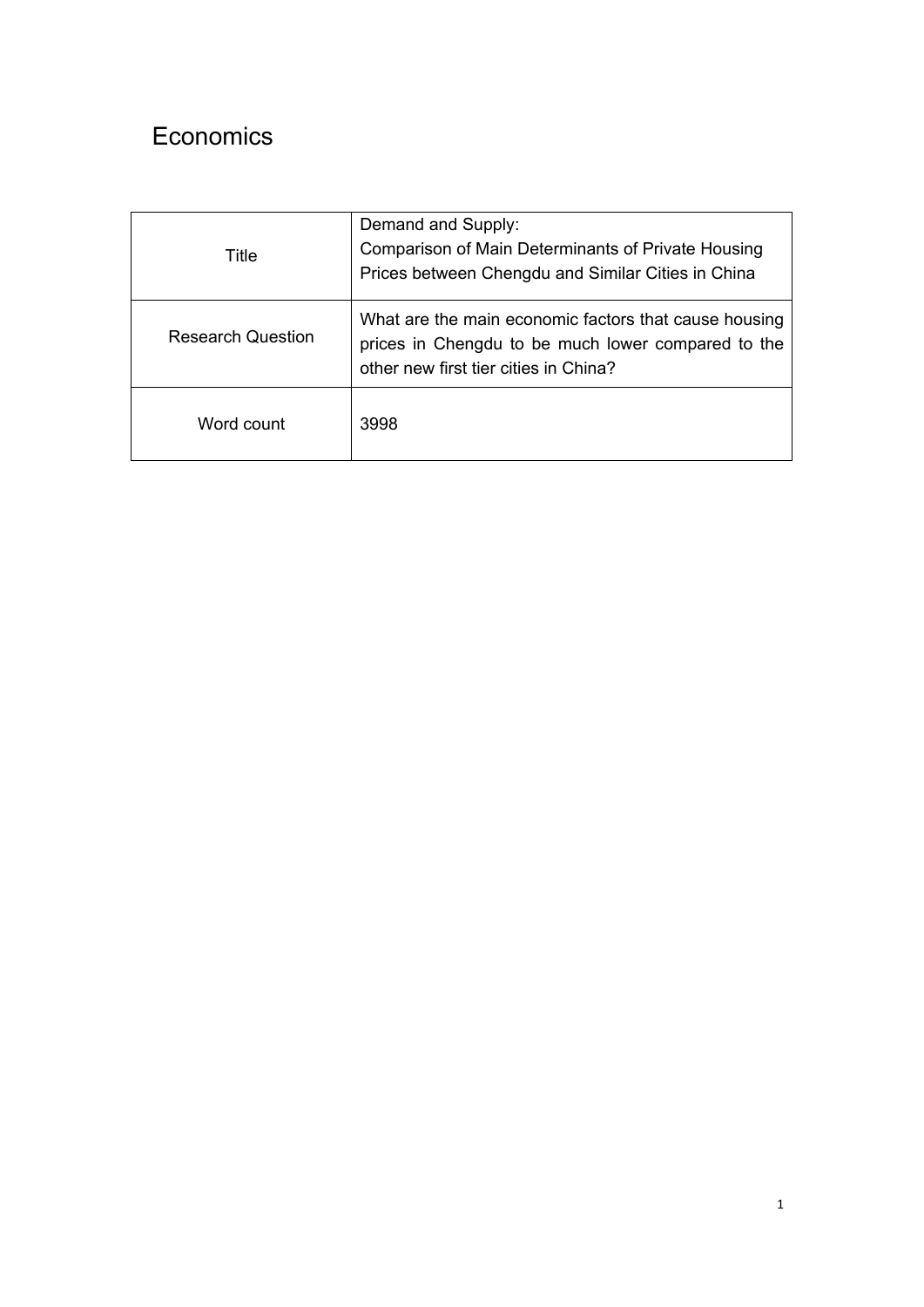## Content

| Comparison of Demand Factors among Three Cities 13 |    |
|----------------------------------------------------|----|
|                                                    |    |
|                                                    |    |
|                                                    |    |
|                                                    |    |
|                                                    |    |
| Comparison of Supply factors among five cities 28  |    |
|                                                    |    |
|                                                    | 30 |
|                                                    |    |
|                                                    |    |
|                                                    |    |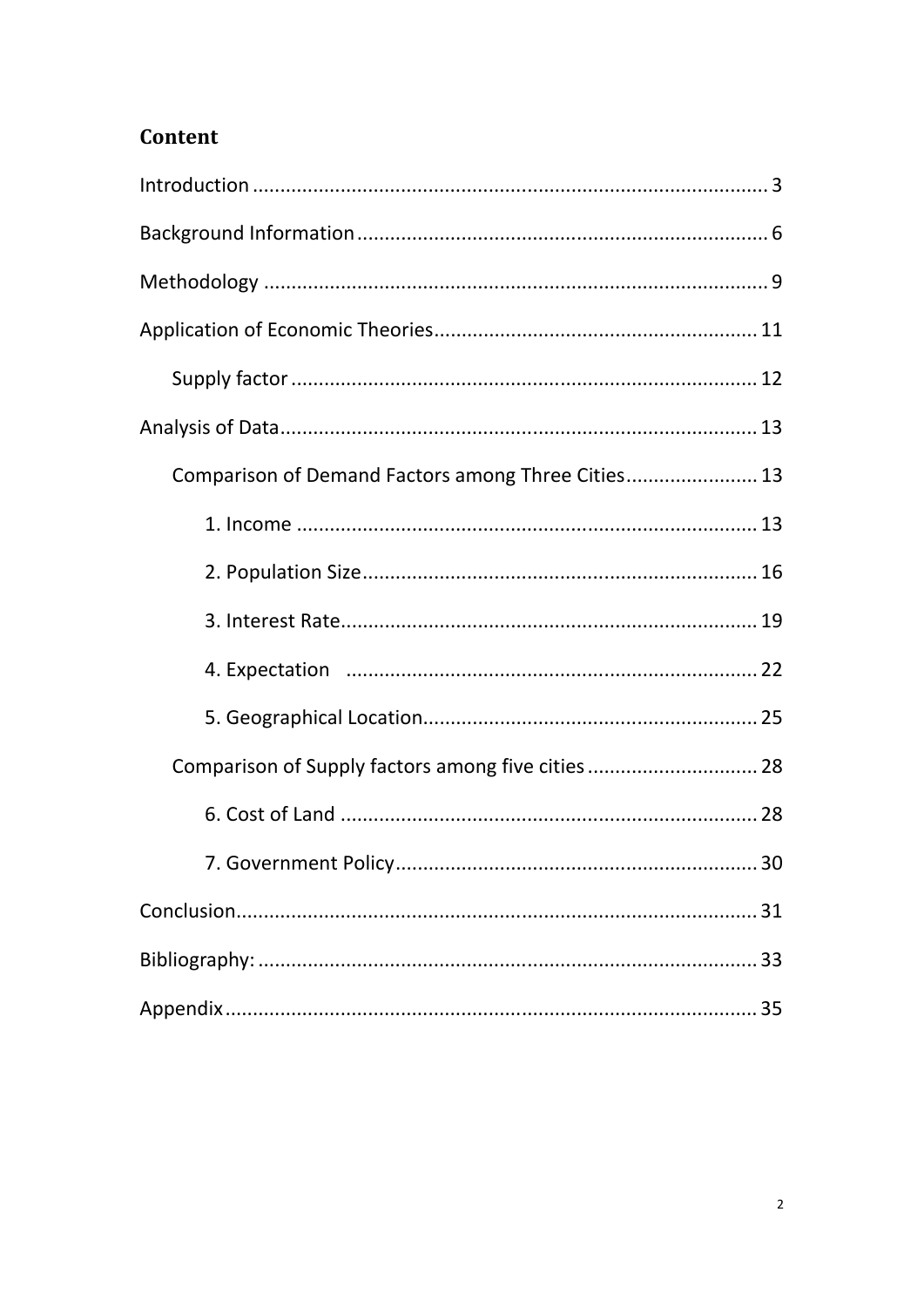## **Introduction**

In recent years, there has been an unprecedented increase of economic growth in China, with the average commodity housing price increasing by 40% since 2014.<sup>1</sup> Commodity housing is constructed by private real estate developers driven by profit maximization.2 The housing prices, in New First Tier cities, are increasing rapidly and approaching those of traditional First Tier cities such as Beijing and Shanghai. However, Chengdu as the number one New First Tier city has much lower commodity housing price among the top five most developed New First Tier cities (Table 1) where many young people complain of high housing prices.

| Rank          | City           |  |
|---------------|----------------|--|
|               | Chengdu        |  |
| $\mathcal{P}$ | Hangzhou       |  |
| 3             | Wuhan          |  |
|               | Nanjing        |  |
|               | <b>Tianjin</b> |  |

**Table 1: Ranking of Top 5 New first tier cities**

**New First Tier cities** are mainly classified by GDP, city development, and population size. There are six tiers of cities in China: First Tier, New First Tier, Second Tier, Third Tier, Fourth Tier and Fifth Tier. New First Tier cities have become increasingly more attractive for domestic and international investment than other lower tier cities. They are the fastest growing cities in terms of GDP. However, there are no exact classifications for the different tiered cities as they are compared relatively by growth rate.<sup>3</sup> There are 15 New First Tier cities, but this essay will only focus on the three most comparable cities in terms of population and income: **Chengdu, Wuhan, and Tianjin.** 

<sup>1</sup> Stats.gov.cn. (2018). 国家统计局 *>>*高级检索. [online] [Accessed 27 Jun. 2018].

<sup>&</sup>lt;sup>2</sup> FLOCK, R. (2013). *Commodity Housing and the Socio-spatial Structure in Guangzhou*. [Accessed 27 Sep. 2018]

<sup>3</sup> Wineaustralia.com. (2017). *Understanding China's tiered city system*. [online] [Accessed 27 Sep. 2018]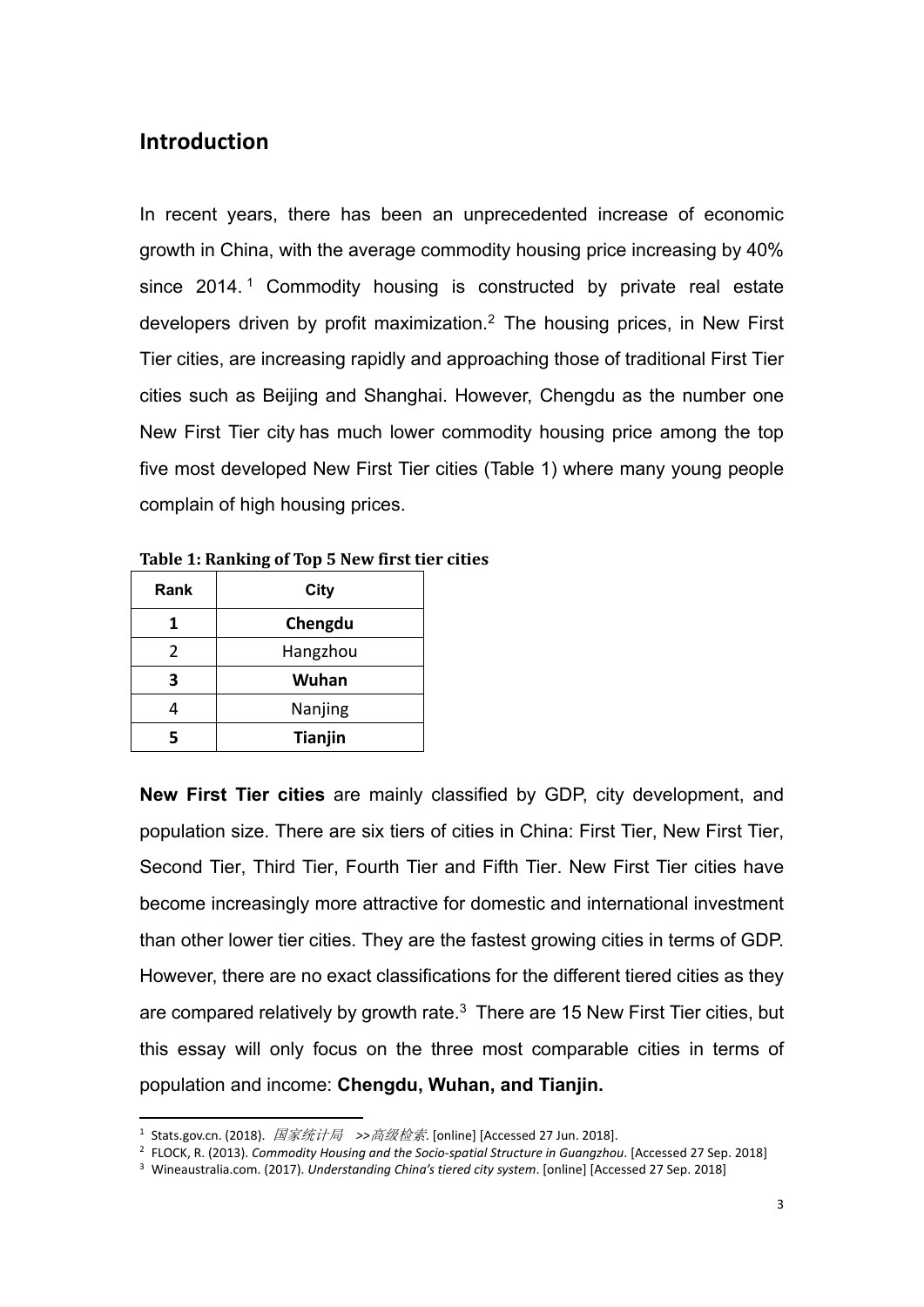| <b>Rank</b> | City           | Price/RMB per meter square |  |  |
|-------------|----------------|----------------------------|--|--|
|             | <b>Beijing</b> | 57,768                     |  |  |
| 2           | Shenzhen       | 51,477                     |  |  |
|             |                |                            |  |  |
| 9           | Nanjing        | 25,733                     |  |  |
| 10          | <b>Tianjin</b> | 22,205                     |  |  |
| 17          | Wuhan          | 17,586                     |  |  |
|             |                |                            |  |  |
| 33          | Chengdu        | 12,061                     |  |  |

**Table 2: Commodity housing price ranking in China, 2018** 

Tables 1 and 2 show that while Chengdu is ranked  $1<sup>st</sup>$  according to New First Tier city classifications; it is only placed 33<sup>rd</sup> in the ranking of average commodity housing prices which is 65% lower than **Tianjin and Wuhan**. In contrast, their housing price rankings generally reflect their rankings as New First Tier cities. To show that this may not be a one-off phenomenon in 2018, I looked at the changes in housing prices across these three cities between 2014 and 2018.



**Figure 2: Housing price of three new first tiers cities in China**<sup>4</sup>

<sup>5</sup>tats.gov.cn. (2019). *国 家 统 计 局 >> 高 级 检 索* . [online] Available at: http://www.stats.gov.cn/was5/web/search?channelid=288041&andsen=%E6%88%BF%E4%BB%B7 [Accessed 27 Feb. 2019].